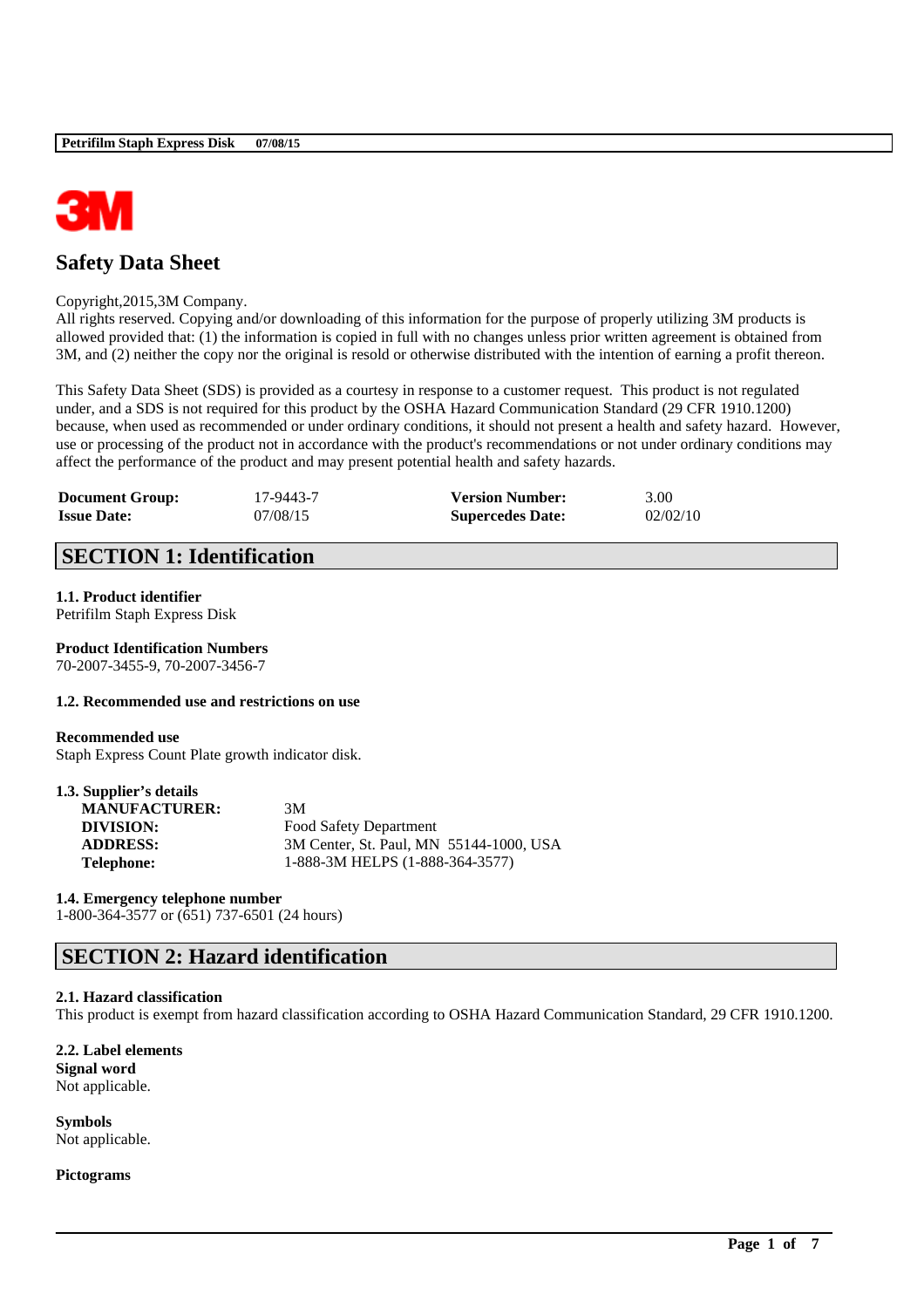## **Petrifilm Staph Express Disk 07/08/15**

Not applicable.

**2.3. Hazards not otherwise classified** None.

# **SECTION 3: Composition/information on ingredients**

| Ingredient                                             | $\mathbf{C.A.S.}$ No. | $\frac{1}{2}$ by Wt |
|--------------------------------------------------------|-----------------------|---------------------|
| Indicator coated polyester film for use with Petrifilm | Mixture               | 100                 |
| <b>Staph Express Count Plate</b>                       |                       |                     |

## **SECTION 4: First aid measures**

## **4.1. Description of first aid measures**

#### **Inhalation:**

No need for first aid is anticipated.

## **Skin Contact:**

No need for first aid is anticipated.

## **Eye Contact:**

No need for first aid is anticipated.

## **If Swallowed:**

No need for first aid is anticipated.

## **4.2. Most important symptoms and effects, both acute and delayed**

See Section 11.1. Information on toxicological effects.

## **4.3. Indication of any immediate medical attention and special treatment required**

Not applicable

## **SECTION 5: Fire-fighting measures**

## **5.1. Suitable extinguishing media**

In case of fire: Use a fire fighting agent suitable for ordinary combustible material such as water or foam to extinguish.

\_\_\_\_\_\_\_\_\_\_\_\_\_\_\_\_\_\_\_\_\_\_\_\_\_\_\_\_\_\_\_\_\_\_\_\_\_\_\_\_\_\_\_\_\_\_\_\_\_\_\_\_\_\_\_\_\_\_\_\_\_\_\_\_\_\_\_\_\_\_\_\_\_\_\_\_\_\_\_\_\_\_\_\_\_\_\_\_\_\_

## **5.2. Special hazards arising from the substance or mixture**

None inherent in this product.

## **5.3. Special protective actions for fire-fighters**

No special protective actions for fire-fighters are anticipated.

## **SECTION 6: Accidental release measures**

## **6.1. Personal precautions, protective equipment and emergency procedures**

Not applicable.

## **6.2. Environmental precautions**

Not applicable.

## **6.3. Methods and material for containment and cleaning up**

Not applicable.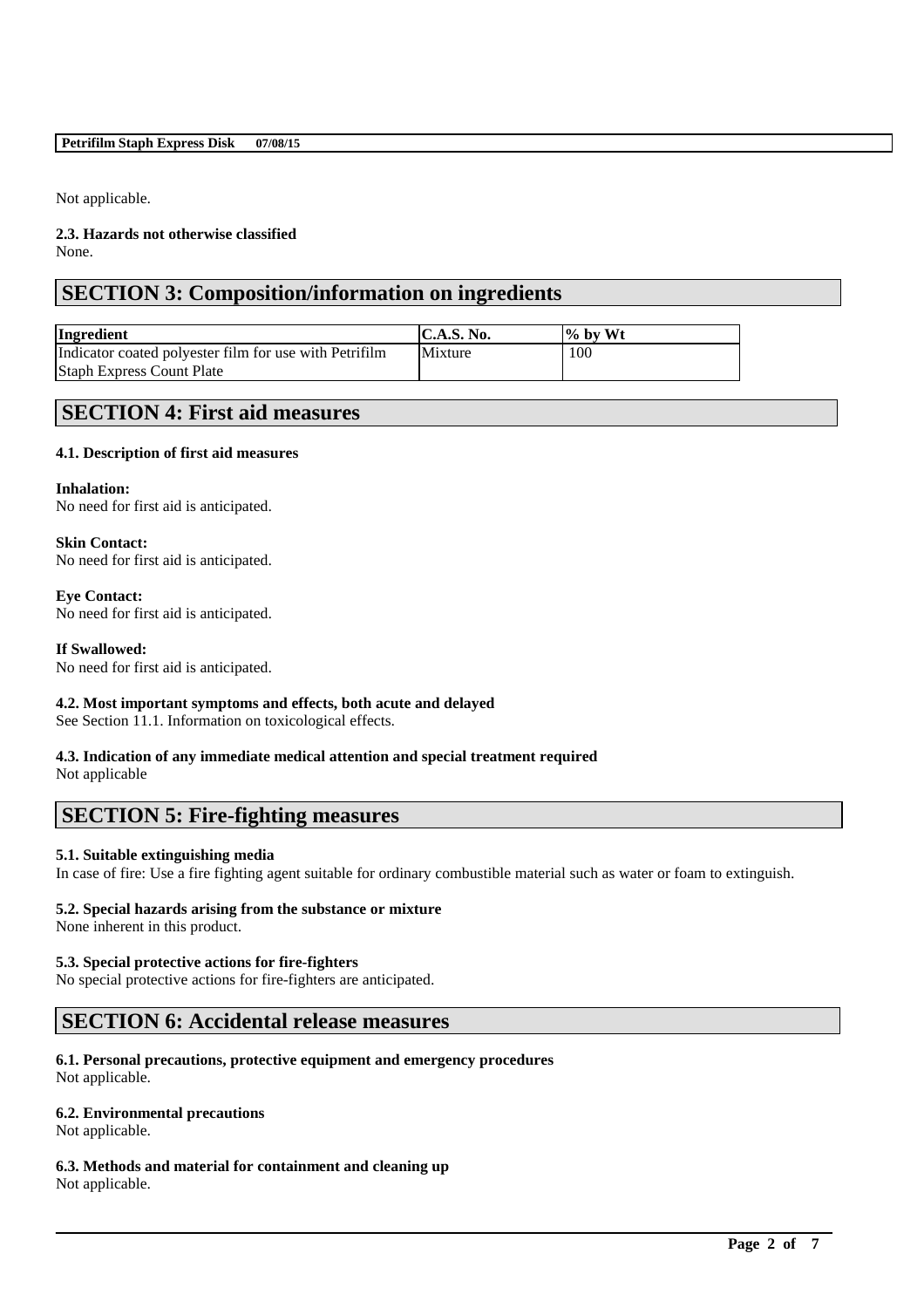# **SECTION 7: Handling and storage**

#### **7.1. Precautions for safe handling**

This product is considered to be an article which does not release or otherwise result in exposure to a hazardous chemical under normal use conditions.

### **7.2. Conditions for safe storage including any incompatibilities**

Not applicable.

## **SECTION 8: Exposure controls/personal protection**

#### **8.1. Control parameters**

### **Occupational exposure limits**

No occupational exposure limit values exist for any of the components listed in Section 3 of this SDS.

#### **8.2. Exposure controls**

**8.2.1. Engineering controls**

No engineering controls required.

## **8.2.2. Personal protective equipment (PPE)**

#### **Eye/face protection**

Eye protection not required.

**Skin/hand protection** No chemical protective gloves are required.

## **Respiratory protection**

Respiratory protection is not required.

## **SECTION 9: Physical and chemical properties**

## **9.1. Information on basic physical and chemical properties**

| Solid                       |
|-----------------------------|
| Coated film                 |
| Blue film disk with no odor |
| Not Applicable              |
| Not Applicable              |
| Not Applicable              |
| Not Applicable              |
| Not Applicable              |
| Not Applicable              |
| Not Classified              |
| Not Applicable              |
| Not Applicable              |
| Not Applicable              |
| Not Applicable              |
| Not Applicable              |
|                             |

\_\_\_\_\_\_\_\_\_\_\_\_\_\_\_\_\_\_\_\_\_\_\_\_\_\_\_\_\_\_\_\_\_\_\_\_\_\_\_\_\_\_\_\_\_\_\_\_\_\_\_\_\_\_\_\_\_\_\_\_\_\_\_\_\_\_\_\_\_\_\_\_\_\_\_\_\_\_\_\_\_\_\_\_\_\_\_\_\_\_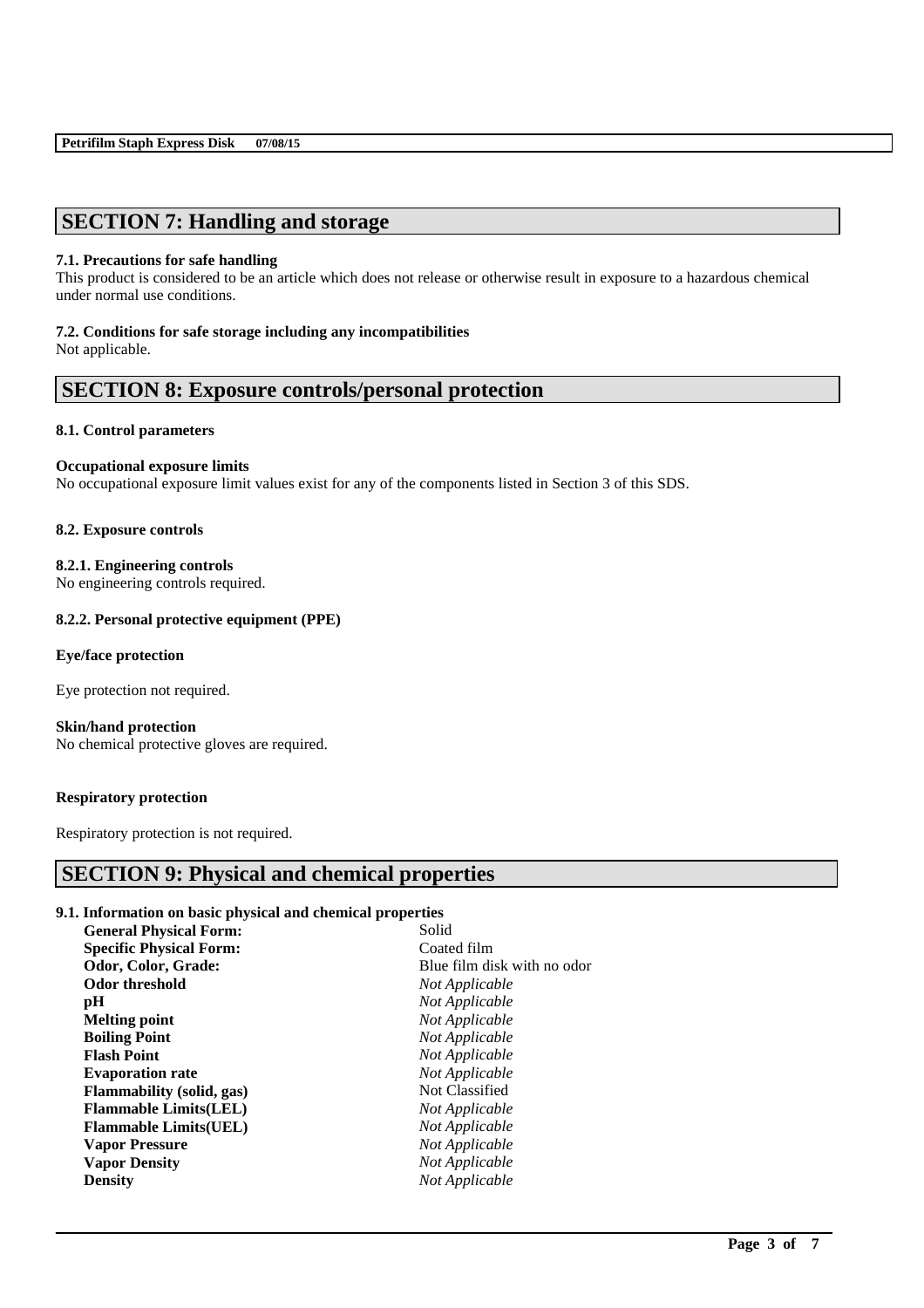| <b>Specific Gravity</b>                | No  |
|----------------------------------------|-----|
| <b>Solubility in Water</b>             | Nil |
| Solubility- non-water                  | No  |
| Partition coefficient: n-octanol/water | No  |
| <b>Autoignition temperature</b>        | No  |
| <b>Decomposition temperature</b>       | No  |
| <b>Viscosity</b>                       | No  |
| <b>Percent volatile</b>                | No  |

**Specific Gravity** *Not Applicable*  $Not Appliedble$  $Not Appliedble$ *Not Applicable*  $Not Appliedble$ **Viscosity** *Not Applicable* **Not Applicable** 

## **SECTION 10: Stability and reactivity**

#### **10.1. Reactivity**

This material is considered to be non reactive under normal use conditions.

## **10.2. Chemical stability**

Stable.

## **10.3. Possibility of hazardous reactions**

Hazardous polymerization will not occur.

## **10.4. Conditions to avoid**

None known.

# **10.5. Incompatible materials**

None known.

#### **10.6. Hazardous decomposition products**

**Substance Condition**

Carbon monoxide Oxidation, heat or reaction Carbon dioxide Oxidation, heat or reaction

Under recommended usage conditions, hazardous decomposition products are not expected. Hazardous decomposition products may occur as a result of oxidation, heating, or reaction with another material.

## **SECTION 11: Toxicological information**

**The information below may not be consistent with the material classification in Section 2 if specific ingredient classifications are mandated by a competent authority. In addition, toxicological data on ingredients may not be reflected in the material classification and/or the signs and symptoms of exposure, because an ingredient may be present below the threshold for labeling, an ingredient may not be available for exposure, or the data may not be relevant to the material as a whole.**

**11.1. Information on Toxicological effects**

**Signs and Symptoms of Exposure**

**Based on test data and/or information on the components, this material may produce the following health effects:**

\_\_\_\_\_\_\_\_\_\_\_\_\_\_\_\_\_\_\_\_\_\_\_\_\_\_\_\_\_\_\_\_\_\_\_\_\_\_\_\_\_\_\_\_\_\_\_\_\_\_\_\_\_\_\_\_\_\_\_\_\_\_\_\_\_\_\_\_\_\_\_\_\_\_\_\_\_\_\_\_\_\_\_\_\_\_\_\_\_\_

#### **Inhalation:**

No health effects are expected. No known health effects.

#### **Skin Contact:**

No health effects are expected.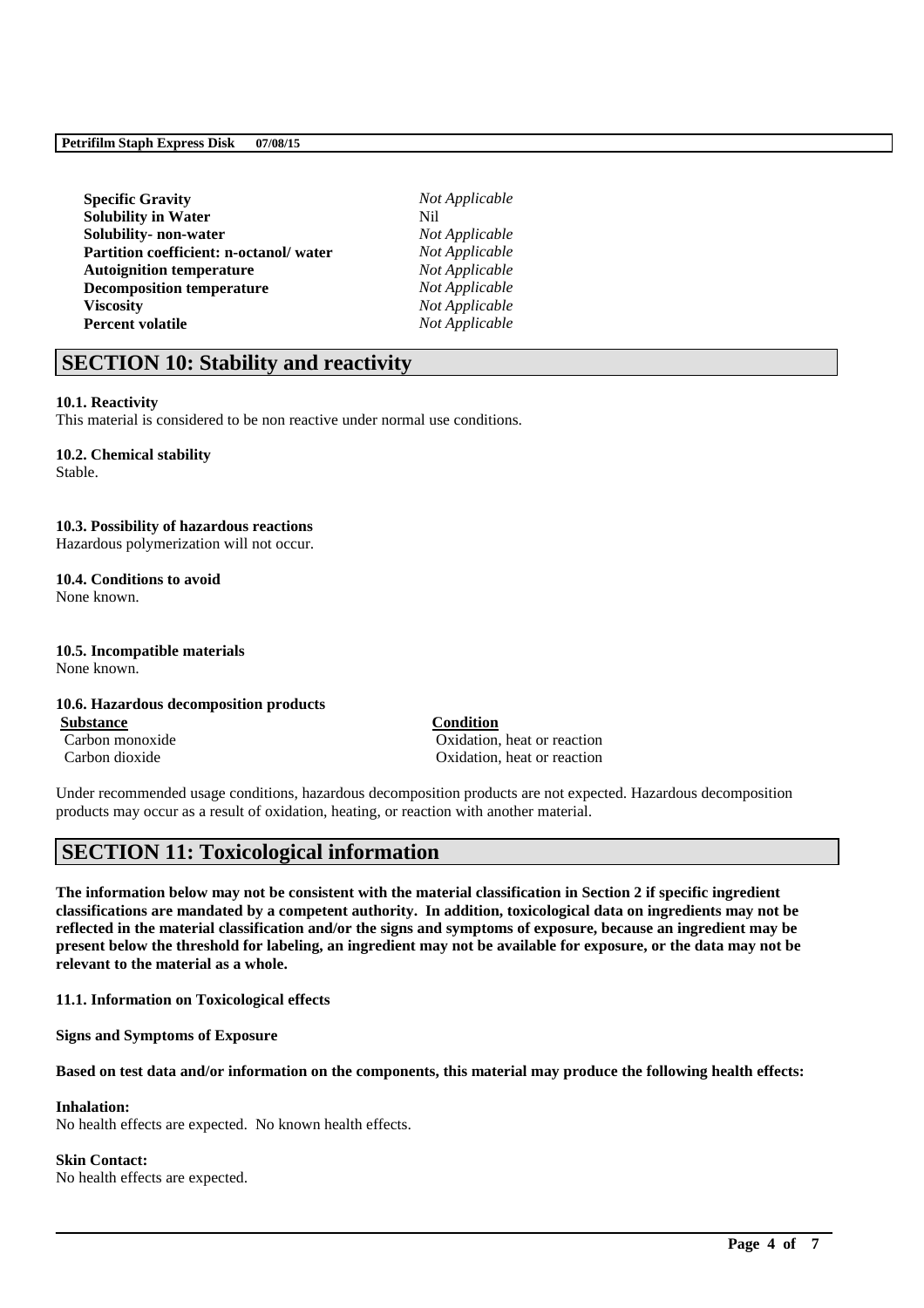## **Eye Contact:**

No health effects are expected.

#### **Ingestion:**

No health effects are expected. No known health effects.

### **Additional Information:**

This product, when used under reasonable conditions and in accordance with the 3M directions for use, should not present a health hazard. However, use or processing of the product in a manner not in accordance with the product's directions for use may affect the performance of the product and may present potential health and safety hazards.

#### **Toxicological Data**

If a component is disclosed in section 3 but does not appear in a table below, either no data are available for that endpoint or the data are not sufficient for classification.

#### **Acute Toxicity**

| <b>Name</b>     | Route     | <b>Species</b> | ⁄ alue                                                                                                                  |
|-----------------|-----------|----------------|-------------------------------------------------------------------------------------------------------------------------|
| Overall product | Ingestion |                | $5.000$ mg/kg<br>$-$<br>No data<br>calculated <sup>.</sup><br>ı available:<br>$\triangle$ 1 $\triangle$ $>$ $\triangle$ |

 $\overline{ATE}$  = acute toxicity estimate

#### **Skin Corrosion/Irritation**

For the component/components, either no data are currently available or the data are not sufficient for classification.

#### **Serious Eye Damage/Irritation**

For the component/components, either no data are currently available or the data are not sufficient for classification.

#### **Skin Sensitization**

For the component/components, either no data are currently available or the data are not sufficient for classification.

#### **Respiratory Sensitization**

For the component/components, either no data are currently available or the data are not sufficient for classification.

#### **Germ Cell Mutagenicity**

For the component/components, either no data are currently available or the data are not sufficient for classification.

#### **Carcinogenicity**

For the component/components, either no data are currently available or the data are not sufficient for classification.

#### **Reproductive Toxicity**

#### **Reproductive and/or Developmental Effects**

For the component/components, either no data are currently available or the data are not sufficient for classification.

#### **Target Organ(s)**

#### **Specific Target Organ Toxicity - single exposure**

For the component/components, either no data are currently available or the data are not sufficient for classification.

#### **Specific Target Organ Toxicity - repeated exposure**

For the component/components, either no data are currently available or the data are not sufficient for classification.

#### **Aspiration Hazard**

For the component/components, either no data are currently available or the data are not sufficient for classification.

\_\_\_\_\_\_\_\_\_\_\_\_\_\_\_\_\_\_\_\_\_\_\_\_\_\_\_\_\_\_\_\_\_\_\_\_\_\_\_\_\_\_\_\_\_\_\_\_\_\_\_\_\_\_\_\_\_\_\_\_\_\_\_\_\_\_\_\_\_\_\_\_\_\_\_\_\_\_\_\_\_\_\_\_\_\_\_\_\_\_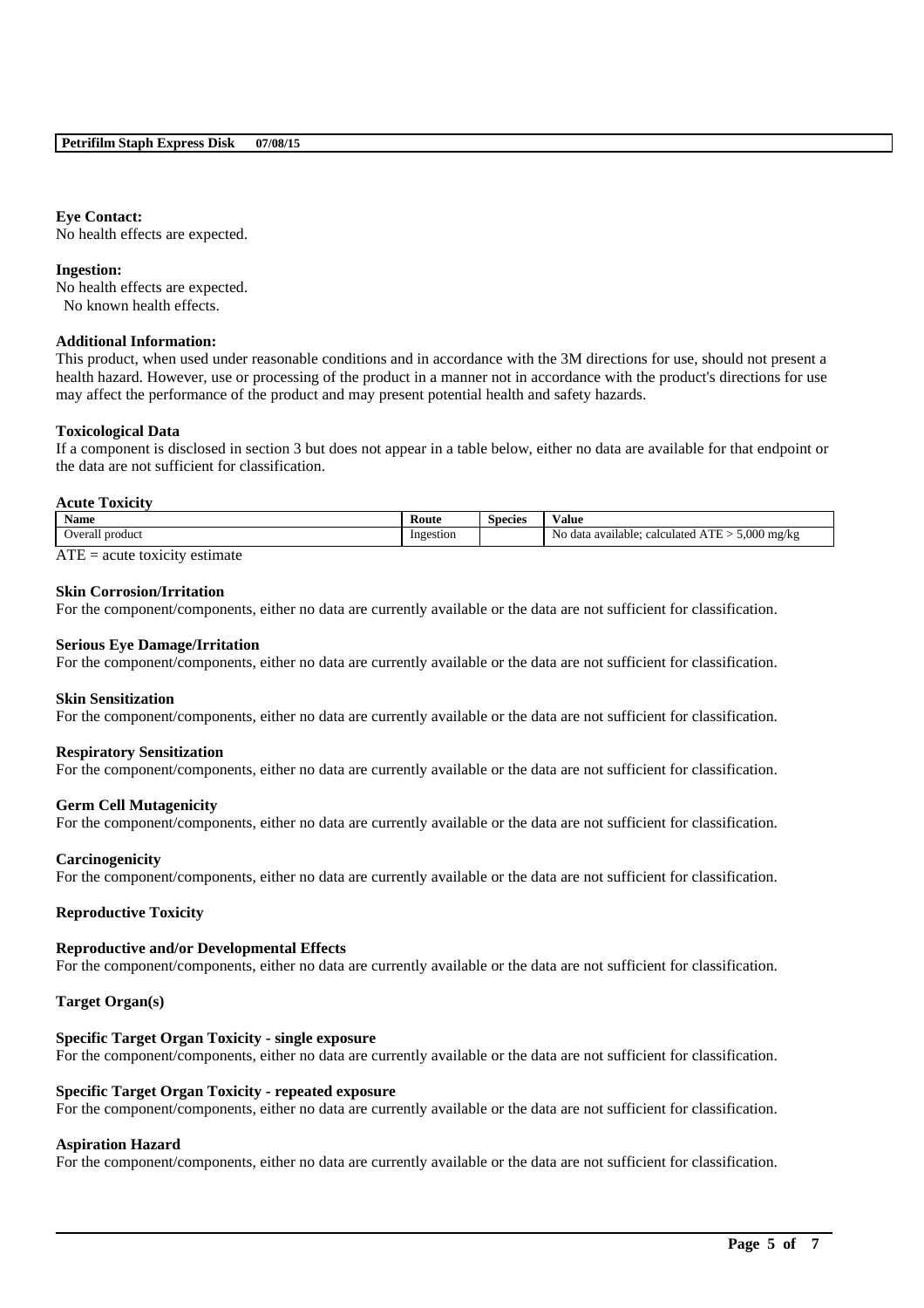**Please contact the address or phone number listed on the first page of the SDS for additional toxicological information on this material and/or its components.**

# **SECTION 12: Ecological information**

## **Ecotoxicological information**

Please contact the address or phone number listed on the first page of the SDS for additional ecotoxicological information on this material and/or its components.

## **Chemical fate information**

Please contact the address or phone number listed on the first page of the SDS for additional chemical fate information on this material and/or its components.

# **SECTION 13: Disposal considerations**

## **13.1. Disposal methods**

Dispose of contents/ container in accordance with the local/regional/national/international regulations.

Prior to disposal, consult all applicable authorities and regulations to insure proper classification. Incinerate in a permitted waste incineration facility. Proper destruction may require the use of additional fuel during incineration processes. As a disposal alternative, utilize an acceptable permitted waste disposal facility. If no other disposal options are available, waste product may be placed in a landfill properly designed for industrial waste.

## **EPA Hazardous Waste Number (RCRA):** Not regulated

## **SECTION 14: Transport Information**

For Transport Information, please visit **http://3M.com/Transportinfo** or call 1-800-364-3577 or 651-737-6501.

## **SECTION 15: Regulatory information**

## **15.1. US Federal Regulations**

Contact 3M for more information.

## **311/312 Hazard Categories:**

Fire Hazard - No Pressure Hazard - No Reactivity Hazard - No Immediate Hazard - No Delayed Hazard - No

## **15.2. State Regulations**

Contact 3M for more information.

## **15.3. Chemical Inventories**

This material contains one or more substances not listed on the TSCA Inventory. Commercial use of this material is regulated by the FDA.

\_\_\_\_\_\_\_\_\_\_\_\_\_\_\_\_\_\_\_\_\_\_\_\_\_\_\_\_\_\_\_\_\_\_\_\_\_\_\_\_\_\_\_\_\_\_\_\_\_\_\_\_\_\_\_\_\_\_\_\_\_\_\_\_\_\_\_\_\_\_\_\_\_\_\_\_\_\_\_\_\_\_\_\_\_\_\_\_\_\_

This product is an article as defined by TSCA regulations, and is exempt from TSCA Inventory listing requirements.

Contact 3M for more information.

## **15.4. International Regulations**

Contact 3M for more information.